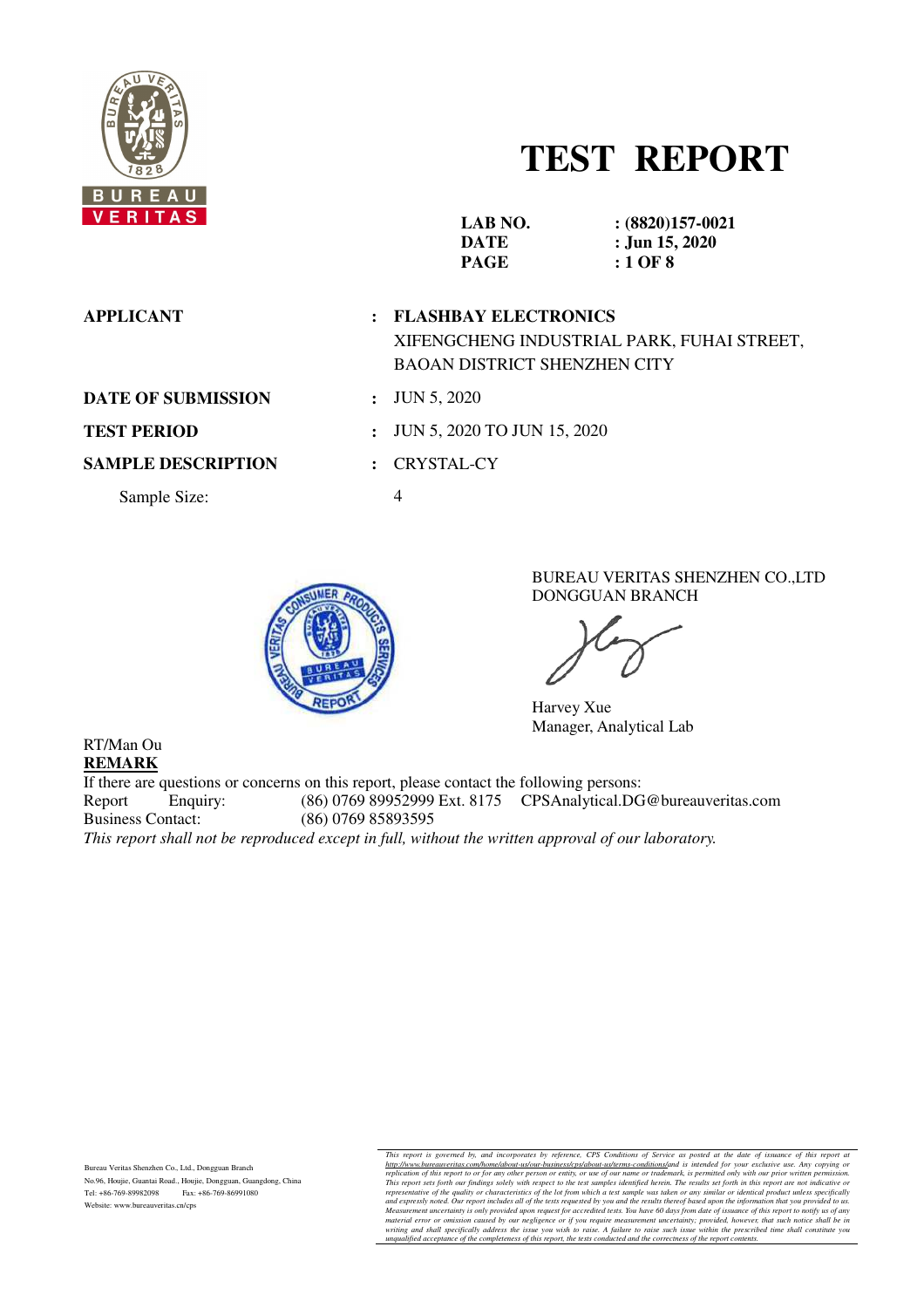

**LAB NO.** <br>**:** (8820)157-0021<br>**DATE :** Jun 15, 2020 **DATE** : **Jun 15, 2020**<br>**PAGE** : **2 OF 8 PAGE : 2 OF 8** 

# **SUMMARY OF TEST RESULTS**

| <b>TEST REQUESTED</b>                                       | <b>CONCLUSION</b> | <b>REMARK</b> |
|-------------------------------------------------------------|-------------------|---------------|
| European Parliament and Council Directive 2011/65/EU on the |                   |               |
| Restriction of the Use of Certain Hazardous Substances in   | <b>PASS</b>       |               |
| Electrical and Electronic Equipment (RoHS) with its         |                   |               |
| Amendment Directive 2015/863/EU                             |                   |               |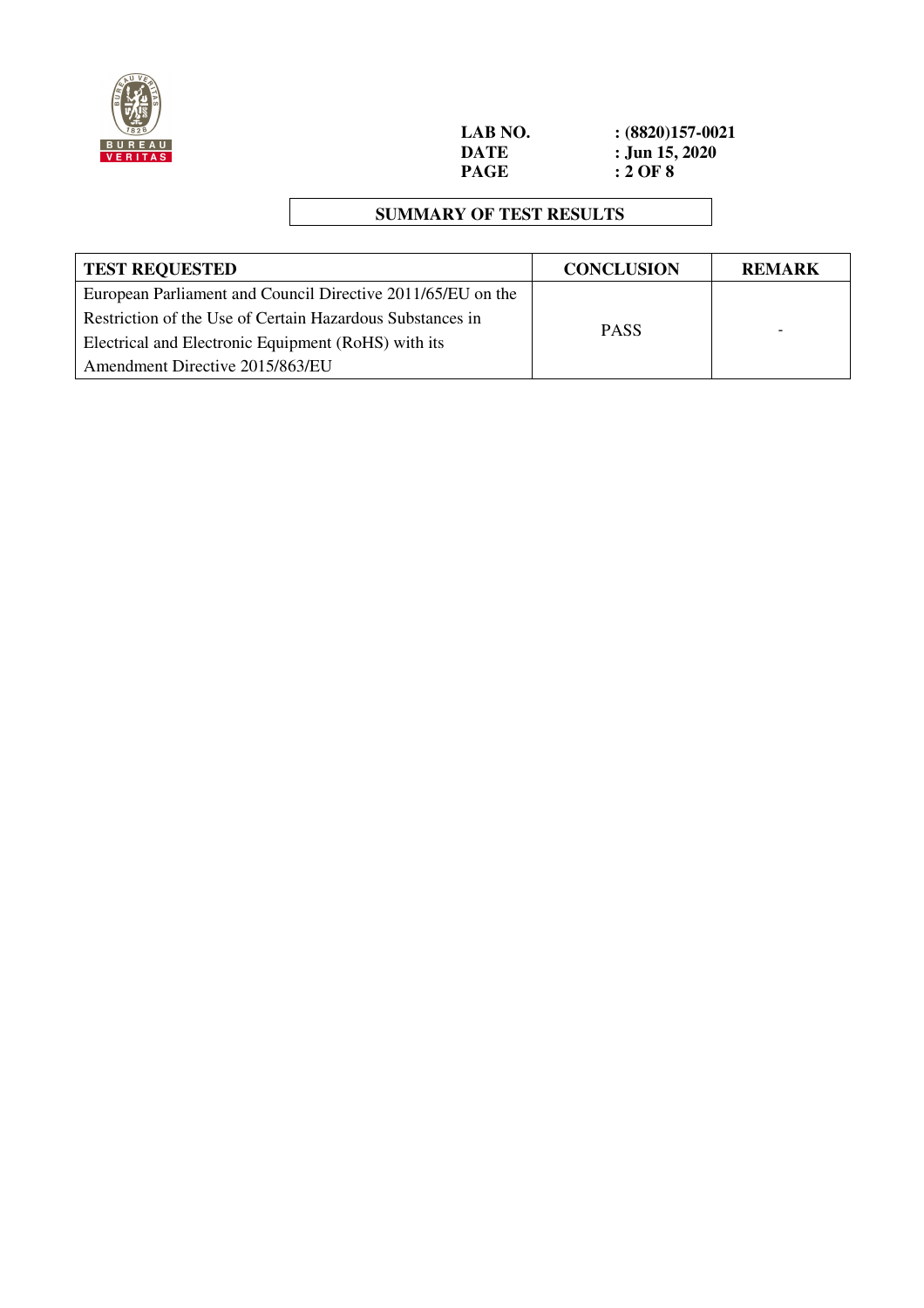

**LAB NO.** <br>**:** (8820)157-0021<br>**DATE :** Jun 15, 2020 **DATE** : **Jun 15, 2020**<br>**PAGE** : 3 OF 8 **PAGE : 3 OF 8** 

# **Photo of the Submitted Sample**

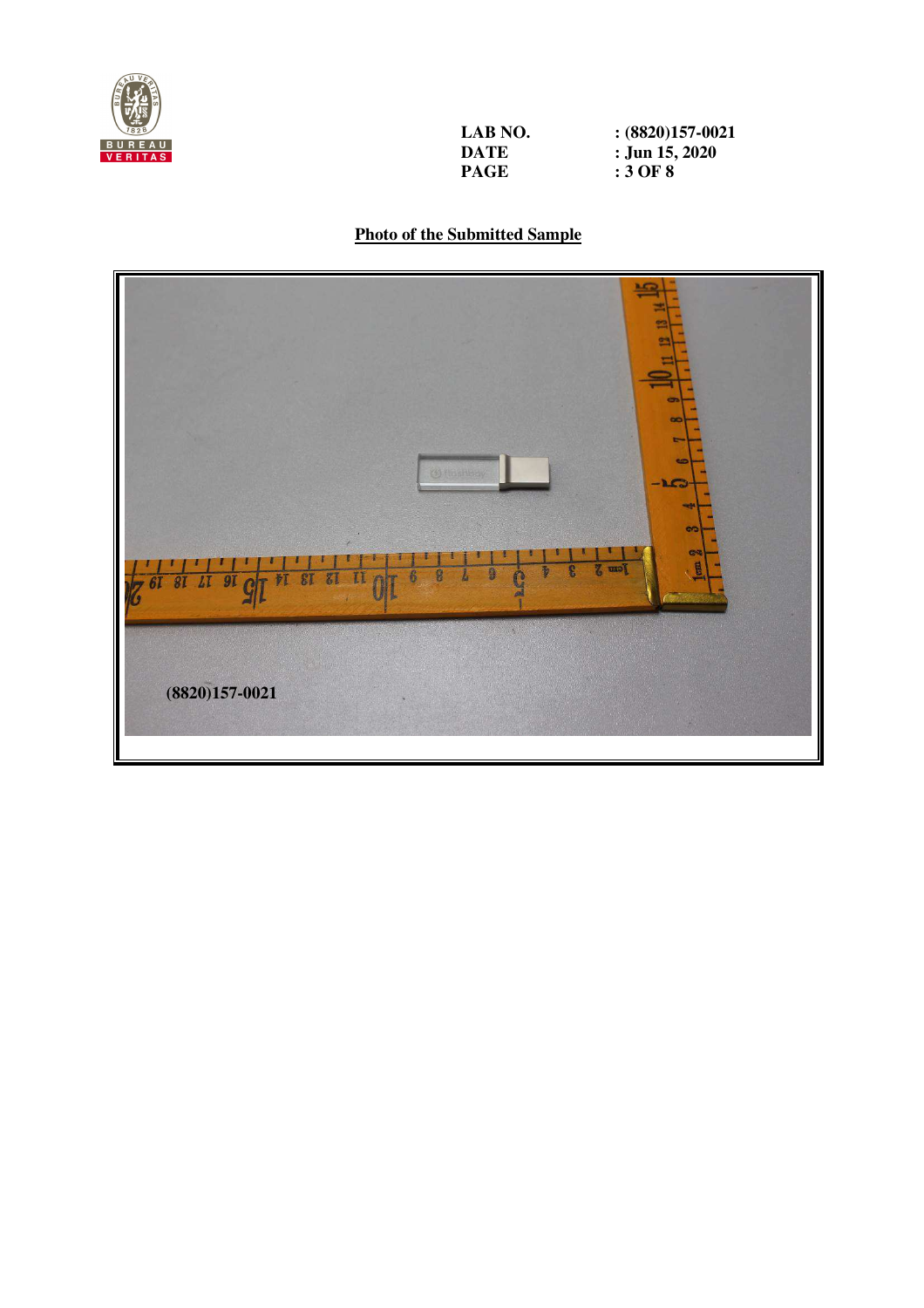

| LAB NO. | $:(8820)157-0021$ |
|---------|-------------------|
| DATE    | : Jun 15, 2020    |
| PAGE    | : 4 OF 8          |

# **Test Item Description and Photo List**

| <b>Test</b><br>Item(s) | <b>Sample Photo</b> | <b>Item / Component</b><br>Description(s) | Location(s)   | Style(s) |
|------------------------|---------------------|-------------------------------------------|---------------|----------|
| <b>I001</b>            |                     | Silvery metal                             | Contact plate |          |
| <b>I002</b>            |                     | Off-white plastic                         | Connector     |          |
| <b>I003</b>            |                     | Golden/black PCB                          | <b>PCB</b>    |          |
| <b>I004</b>            |                     | Silvery solder                            | Solder, PCB   |          |
| I005                   | C.                  | Yellow body                               | SMD LED, FPC  |          |
| <b>I006</b>            |                     | <b>Brown FPC</b>                          | <b>FPC</b>    |          |
| <b>I007</b>            |                     | Transparent plastic                       | Film          |          |
| <b>IOO8</b>            |                     | Transparent glass                         | Handle        |          |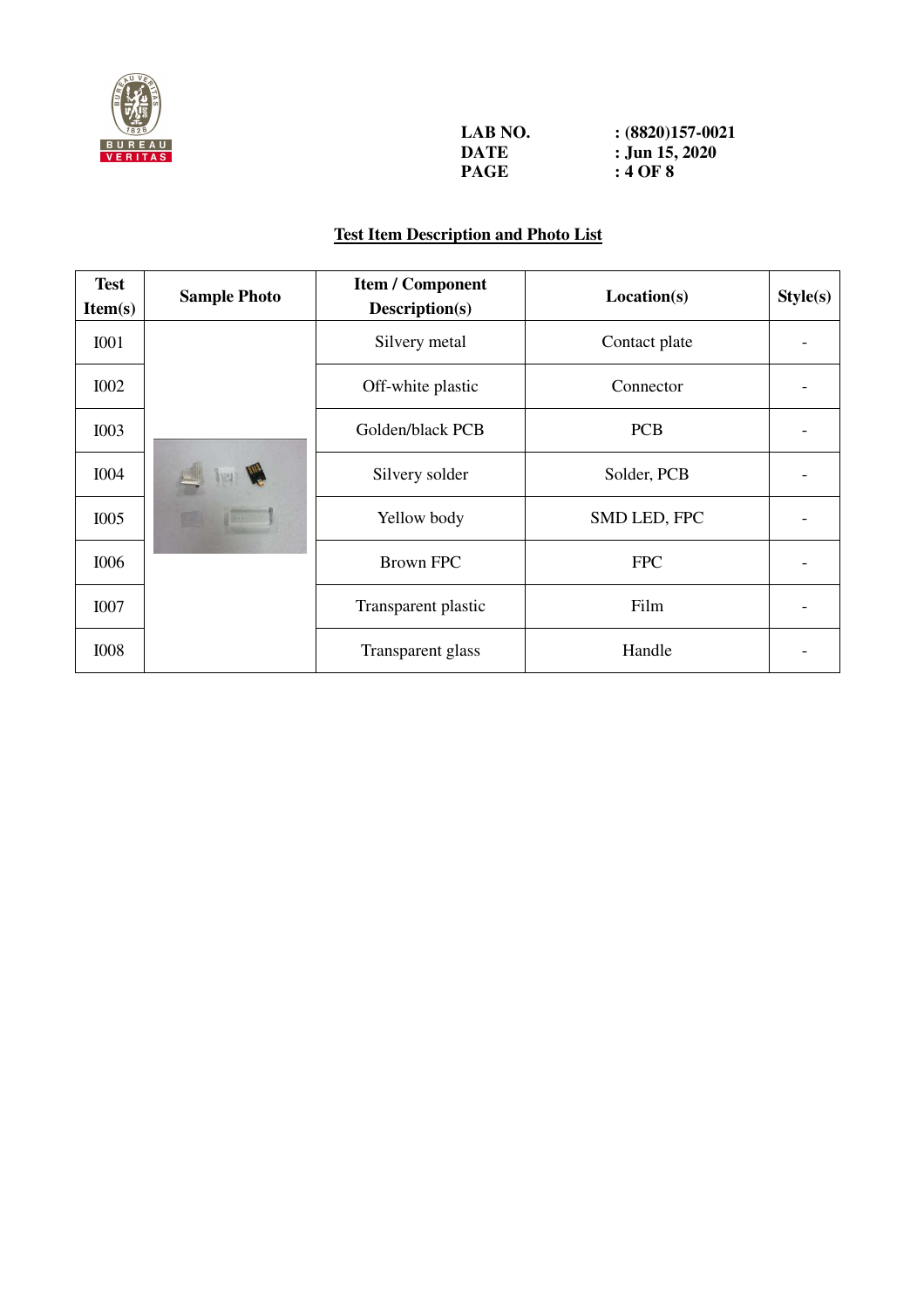

| LAB NO. | $:(8820)157-0021$ |
|---------|-------------------|
| DATE    | $:$ Jun 15, 2020  |
| PAGE    | $:5$ OF 8         |

## **TEST RESULT**

**Compliance Test – European Parliament and Council Directive 2011/65/EU on the Restriction of the Use of Certain Hazardous Substances in Electrical and Electronic Equipment (RoHS) with its Amendment Directive 2015/863/EU** 

Test Method : See Appendix.

See Analytes and their corresponding Maximum Allowable Limit in Appendix

| -               | Result      |           |           |                 |             |              |                          |
|-----------------|-------------|-----------|-----------|-----------------|-------------|--------------|--------------------------|
|                 |             | Cadmium   | Mercury   | Chromium        | <b>PBBs</b> | <b>PBDEs</b> | Conclusion               |
| Parameter       | Lead $(Pb)$ | (Cd)      | (Hg)      | $VI$ (Cr $VI$ ) |             |              |                          |
| Unit            |             |           |           | mg/kg           |             |              | $\overline{\phantom{a}}$ |
| Test Item $(s)$ | -           | ٠         |           |                 |             |              | $\overline{\phantom{a}}$ |
| <b>I001</b>     | ND          | <b>ND</b> | <b>ND</b> | ND              | <b>NA</b>   | <b>NA</b>    | <b>PASS</b>              |
| <b>I002</b>     | ND          | <b>ND</b> | <b>ND</b> | ND              | <b>ND</b>   | <b>ND</b>    | <b>PASS</b>              |
| <b>I003</b>     | ND          | <b>ND</b> | <b>ND</b> | <b>ND</b>       | <b>ND</b>   | <b>ND</b>    | <b>PASS</b>              |
| <b>I004</b>     | ND          | <b>ND</b> | <b>ND</b> | <b>ND</b>       | <b>NA</b>   | <b>NA</b>    | <b>PASS</b>              |
| <b>I005</b>     | ND          | <b>ND</b> | <b>ND</b> | <b>ND</b>       | <b>ND</b>   | <b>ND</b>    | <b>PASS</b>              |
| <b>I006</b>     | ND          | <b>ND</b> | <b>ND</b> | ND              | <b>ND</b>   | <b>ND</b>    | <b>PASS</b>              |
| <b>I007</b>     | <b>ND</b>   | <b>ND</b> | <b>ND</b> | ND              | <b>ND</b>   | <b>ND</b>    | <b>PASS</b>              |
| <b>I008</b>     | <b>ND</b>   | <b>ND</b> | <b>ND</b> | <b>ND</b>       | <b>ND</b>   | <b>ND</b>    | <b>PASS</b>              |

Note / Key:

Detection Limit : See Appendix.

 $ND = Not detected$  ">" = Greater than "<" = Less than  $NR = Not$  requested mg/kg = milligram(s) per kilogram = ppm = part(s) per million  $NA = Not applicable$  % = percent 10000 mg/kg = 1 %

Remark:

- The testing approach is listed in table of Appendix.

 - According to European Council Directive 2011/65/EU, Article 5 "Adaptation of the Annexes to scientific and technical progress", exemption(s) should be granted to the materials and components of Test Item(s) in the lists in Annexes III and IV of this directive.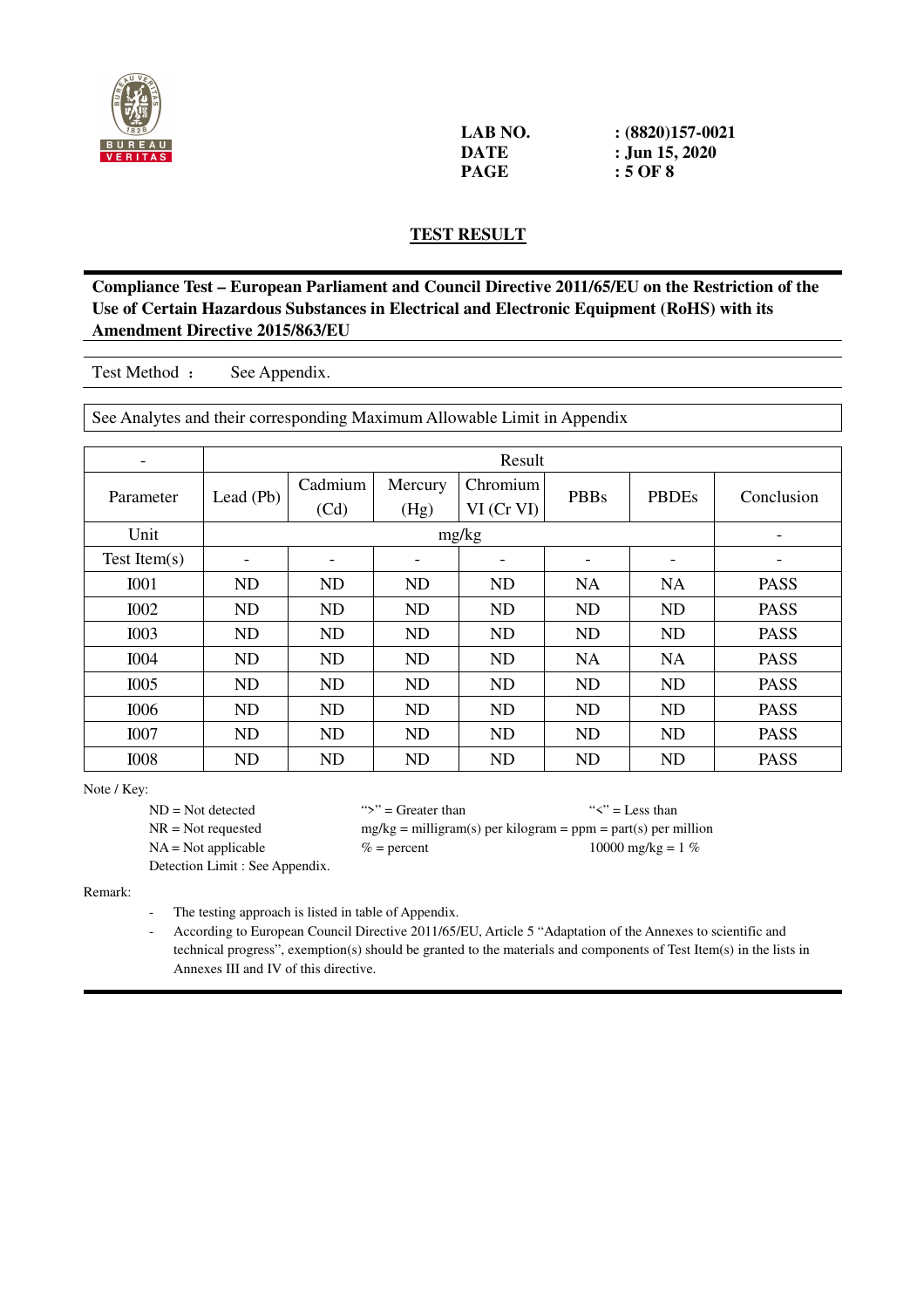

| LAB NO. | $:(8820)157-0021$ |
|---------|-------------------|
| DATE    | $:$ Jun 15, 2020  |
| PAGE    | : 6 OF 8          |

# **APPENDIX**

|                | List of Analytes and their Corresponding Test Methods, Detection Limit and Maximum Allowable Limit<br>[ Compliance Test for European Parliament and Council Directive 2011/65/EU ] :                                                                                                                                                                                                                                               |                         |                                  |               |                                        |                                    |
|----------------|------------------------------------------------------------------------------------------------------------------------------------------------------------------------------------------------------------------------------------------------------------------------------------------------------------------------------------------------------------------------------------------------------------------------------------|-------------------------|----------------------------------|---------------|----------------------------------------|------------------------------------|
|                |                                                                                                                                                                                                                                                                                                                                                                                                                                    | Detection Limit (mg/kg) |                                  |               |                                        |                                    |
|                |                                                                                                                                                                                                                                                                                                                                                                                                                                    |                         | X-ray fluorescence (XRF)[a]      |               |                                        | <b>Maximum</b><br><b>Allowable</b> |
| No.            | <b>Name of Analytes</b>                                                                                                                                                                                                                                                                                                                                                                                                            | <b>Plastic</b>          | Metallic /<br>glass /<br>ceramic | <b>Others</b> | Wet<br><b>Chemistry</b>                | Limit<br>(mg/kg)                   |
| 1              | Lead (Pb)                                                                                                                                                                                                                                                                                                                                                                                                                          | 100                     | 200                              | 200           | $10^{[b]}$                             | 1000                               |
| $\sqrt{2}$     | Cadmium (Cd)                                                                                                                                                                                                                                                                                                                                                                                                                       | 50                      | 50                               | 50            | $10^{[b]}$                             | 100                                |
| 3              | Mercury (Hg)                                                                                                                                                                                                                                                                                                                                                                                                                       | 100                     | 200                              | 200           | $10^{[c]}$                             | 1000                               |
| $\overline{4}$ | Chromium (Cr)                                                                                                                                                                                                                                                                                                                                                                                                                      | 100                     | 200                              | 200           | <b>NA</b>                              | $_{\rm NA}$                        |
| 5              | Chromium VI (Cr VI)                                                                                                                                                                                                                                                                                                                                                                                                                | <b>NA</b>               | <b>NA</b>                        | <b>NA</b>     | $3^{[g, h]}/10^{[d]}/$<br>See $[e, j]$ | 1000/<br>Negativeljl               |
| 6              | Bromine (Br)                                                                                                                                                                                                                                                                                                                                                                                                                       | 200                     | NA                               | 200           | <b>NA</b>                              | NA                                 |
| $\tau$         | Polybromobiphenyls (PBBs)<br>- Bromobiphenyl (MonoBB)<br>- Dibromobiphenyl (DiBB)<br>- Tribromobiphenyl (TriBB)<br>- Tetrabromobiphenyl (TetraBB)<br>- Pentabromobiphenyl (PentaBB)<br>- Hexabromobiphenyl (HexaBB)<br>- Heptabromobiphenyl (HeptaBB)<br>- Octabromobiphenyl (OctaBB)<br>- Nonabromobiphenyl (NonaBB)<br>- Decabromobiphenyl (DecaBB)                                                                              | NA                      | NA                               | <b>NA</b>     | Each 50 <sup>[f]</sup>                 | Sum 1000                           |
| 8              | Polybromodiphenyl ethers (PBDEs)<br>- Bromodiphenyl ether (MonoBDE)<br>- Dibromodiphenyl ether (DiBDE)<br>- Tribromodiphenyl ether (TriBDE)<br>- Tetrabromodiphenyl ether (TetraBDE)<br>- Pentabromodiphenyl ether (PentaBDE)<br>- Hexabromodiphenyl ether (HexaBDE)<br>- Heptabromodiphenyl ether (HeptaBDE)<br>- Octabromodiphenyl ether (OctaBDE)<br>- Nonabromodiphenyl ether (NonaBDE)<br>- Decabromodiphenyl ether (DecaBDE) | <b>NA</b>               | <b>NA</b>                        | <b>NA</b>     | Each $50^{[f]}$                        | Sum 1000                           |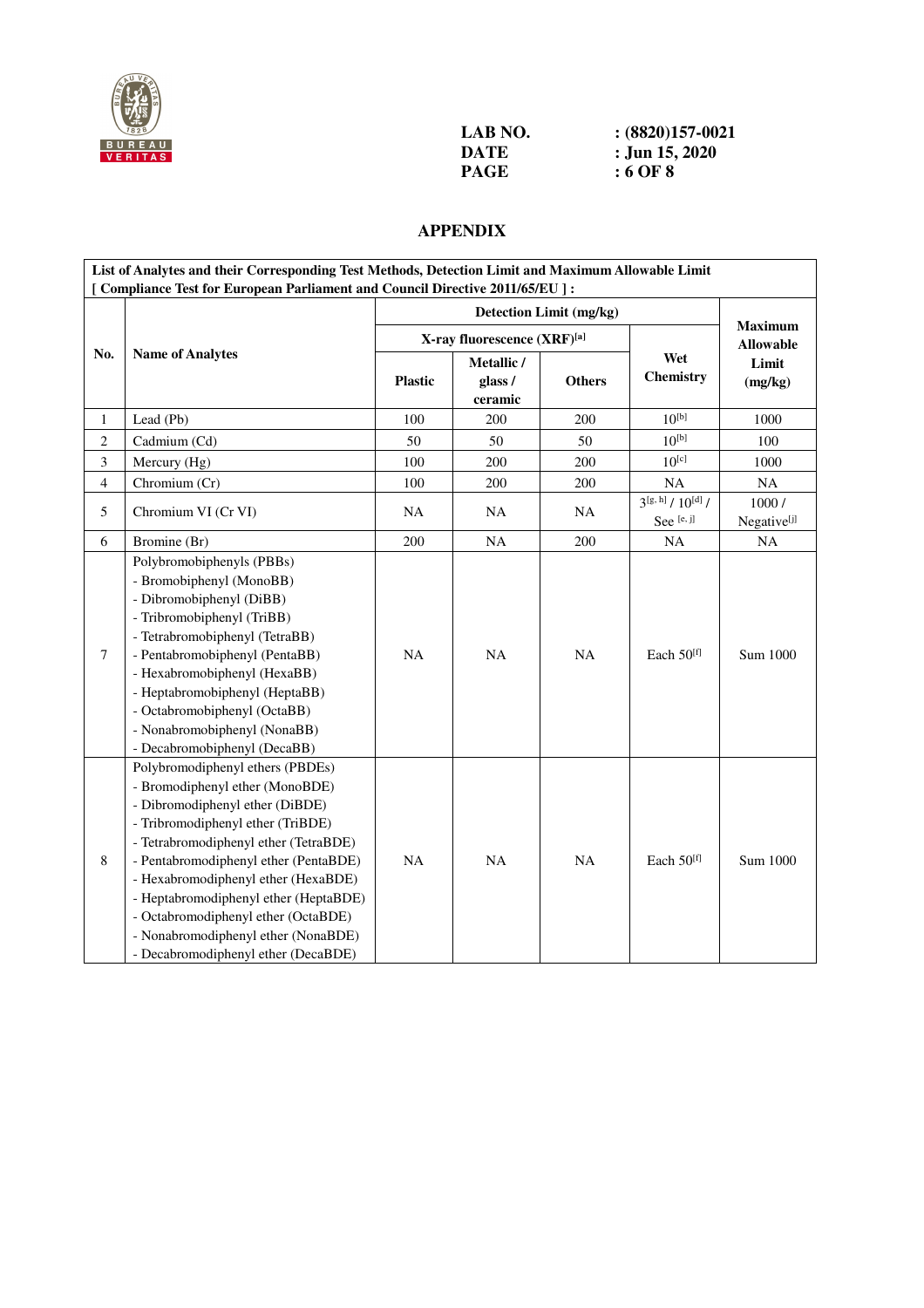

#### **List of Analytes and their Corresponding Test Methods, Detection Limit and Maximum Allowable Limit [ Compliance Test for European Parliament and Council Directive 2011/65/EU ] :**

 $NA = Not$  applicable

- [a] Test method with reference to International Standard IEC 62321-3-1: 2013.
- [b] Test method with reference to International Standard IEC 62321-5: 2013.
- [c] Test method with reference to International Standard IEC 62321-4:2013+A1:2017.
- [d] Polymers and Electronics Test method with reference to International Standard IEC 62321-7-2:2017.
- [e] Metal Test method with reference to International Standard IEC 62321-7-1: 2015.
- [f] Test method with reference to International Standard IEC 62321-6: 2015.
- [g] Leather Test method International Standard ISO 17075-1:2017.
- [h] Other Than Metal, Leather, Polymers and Electronics Test method with reference to International Standard ISO 17075-1:2017.
- [i] The principle of this method was evaluated and supported by two studies organized by IEC TC 111 WG3. These studies were focused on detecting the presence of Cr VI in the corrosion protection coatings on metallic samples. Result(s) of Cr VI for metallic material(s) was (were) expressed in term of positive and negative. Negative means the
- $[j]$ absence of Cr VI on the tested areas and the result(s) was (were) regarded as in compliance with European Parliament and Council Directive 2011/65/EU, Article 4(1). While, positive means the presence of Cr VI on tested areas and the result(s) was (were) regarded as in conflict with European Parliament and Council Directive 2011/65/EU, Article 4(1).

#### **Testing Approach [ Compliance Test for European Parliament and Council Directive 2011/65/EU ] :**

The testing approach was with reference to the following document(s).

- 1 International Standards IEC 62321-1: 2013 and IEC 62321-2: 2013
- <sup>2</sup>"RoHS Enforcement Guidance Document Version 1" by EU RoHS Enforcement Authorities Informal Network. (May 2006)
- <sup>3</sup>"RoHS Regulations Government Guidance Notes" by United Kingdom Department for Business Innovation & Skills. (February 2011)
- <sup>4</sup>"Final Report to RoHS substances (Hg, Pb, Cr(VI), Cd, PBB and PBDE) in electrical and electronic equipment in Belgium" by Belgium Federal Public Service Health, Food Chain Safety and Environment. (November 2005)